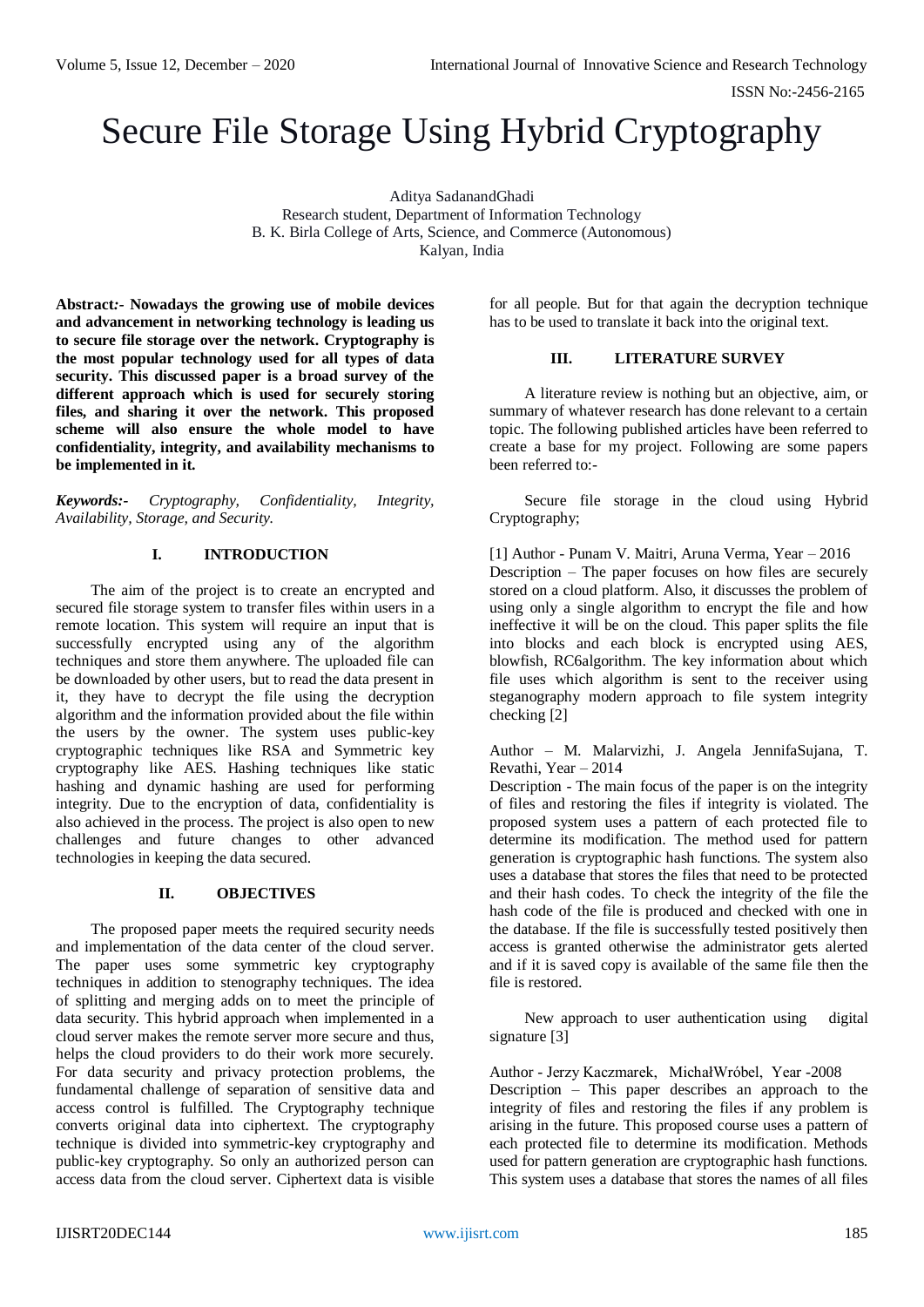that are to be protected and their hash codes. To check the integrity of the file the hash code of the file is produced and checked with one in the database. After the file is verified then only access is granted else the administrator is been alerted about the problems and a saved copy of the same file is restored safely. Secure file sharing using cryptographic techniques in the cloud [4]

Author - RashiDhagat, Purvi Joshi, Year– 2016 Description – The paper focuses on providing the facility to securely store and share the data in a group using cloud technology for storage. The method discussed in the paper uses group signature and encryption techniques. The advantage of this proposed method is that data owners can store the file without showing their true identity to others in the cloud. Public key exchange known as (PKA) [5]

Author - Bilal Habib, Bertrand Cambou, DuaneBooher, Christopher Philabaum, Year – 2017

Description – This paper provides a new method to implement the public key infrastructure. The PKI has the disadvantage that the mathematical relation between public and private between the public and the private key is maintained. Paper proposes a new PKI scheme with addressable elements (PKA). The approach proposed removes the mathematical relation between public and private keys using addressable cryptographic tables. Secure data sharing in cloud storage using key aggregation cryptography [6]

Author - Tulip Dutta, Amarjyoti Pathak, Year – 2016 Description – This paper discusses how a secret key can be shared with other users to whom access needs to be given. It discusses the problem with using a single key to encrypt all data and using different keys for different files. The solution described in the paper tries to address both the problem using key aggregation. In key aggregation, different data files are encrypted with different keys and then for decryption, a single aggregated key is used. The encryption algorithm used is AES and the system is being implemented in java using the key store data structure. Achieving cloud security using third party auditor, MD5, and identity- based encryption [7]

Author -Bhale Pradeep Kumar Gajendra, Vinay Kumar Singh, More Sujeet, Year – 2016

Description – This paper overcomes the security tradeoff and improves the performance of data transmission and increases security. Also, MD5 hashes are no longer considered cryptography secure. An approach to hybrid cryptography on cloud environment [8]

Author -Mr. Rohit Barvekar, Mr. ShrajalBehere, Mr. Yash Pounikar, Ms. Anushka Gulhane, Year -2018

Description - The proposed security mechanisms will prevent confidential data from being misused making the system more reliable. High speed: The proposed method will make encryption and decryption with proper keys much faster than usual. Security in Cloud Computing using Cryptographic Algorithms [9]

Author - Shakeeba S. Khan, Prof. R. R. Tuteja, Year – 2015 Description -The proposed algorithm is a Multilevel Encryption and Decryption algorithm. Only the authorized user can access the data. Even if some intruder gets the data, he must have to decrypt the data at each level which is a very difficult task without a valid key. It is time-consuming as multiple encryption and decryption take place. Secure data sharing using cryptography in a cloud environment [10]

Author - Anjali Patil, Nimisha Patel, Dr. Hiren Patel, Year – 2016

Description - In this paper, The system satisfies confidentiality, integrity, and authentication. Provides access control. The confidentiality of data is dependent on a trusted crypt server.

Data Security Issues are the main issue in the existing system. Due to the multi-tenant characteristics of the cloud, the previous security mechanisms are no longer suitable for data in the cloud. Some of the problem areas following:

[1] Due to the high scalability, service, and location transparency function of the cloud computing model, all kinds of servers and data of the cloud platform have no fixed infrastructure and security boundaries. In the event of a security breach, it is difficult to isolate a particular resource that has a threat or has been compromised.

[2] According to service models of Cloud computing, cloud services may be owned by many providers. As there is a conflict of interest, it is difficult to deploy a whole security measure.

[3] Due to the openness of the cloud and sharing virtualized resources by multitenant, user data may be accessed by other unauthorized users. The word cryptography means changing the message data into a scrambled code that can be retrieved back n the open network. The cryptography technique secures the sensitive information in unsecured transmission networks and which can be read by the intended recipient.

A cryptography algorithm needs a key along with a message of any format to form the ciphertext. The level of security of ciphertext depends on the strength of the cryptographic algorithm and the privacy of the cryptographic key used. Thus the first security has been given. Further security can be improved using yet another Data hiding technique, Steganography.

In this proposed system AES, DES, algorithms are used to provide block-wise security to data for the user file security. Key information security is implemented by using the LSB steganography technique. The purpose of Key information is to decide the link between the available algorithm and key file encryption. By using this technique the file is fragmented into three parts and each part uses a unique algorithm technique. Multithreading is used to encrypt every part of the file simultaneously for improving the performance.

LSB technique is used to insert Data encryption Keys into the cover image. The valid user receives an email with Stego-Image of the key. The reverse process of encryption is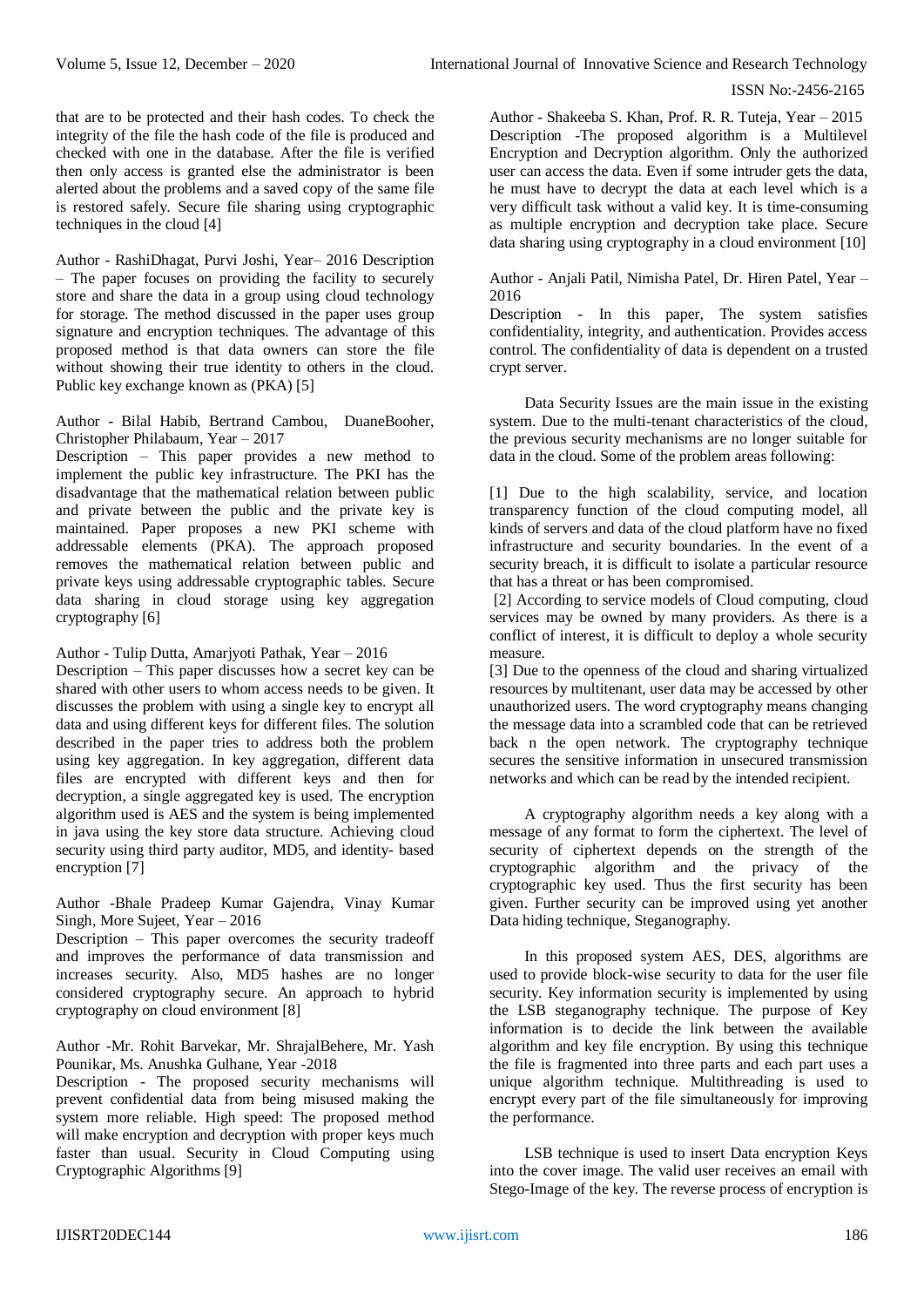applied for file decryption purposes. Symmetric key cryptography algorithms are AES, DES. These algorithms accomplished high-level security but taking more time for data encode and decode. Steganography hides the secret data existence into an envelope.

In this technique existence of data is not visible to users. The only valid receiver knows about the data's existence. Secret data of user hide into an image file. After adding text into the image file it looks like a normal image file. DES algorithm is probably used for text-encode and decode.

Three bit LSB technique used for image steganography. We can hide a huge amount of images using the LSB steganography technique. AES is a symmetric-key cryptography algorithm. It supports three types of keys. The 128-bit key requires 10 rounds, the 192-bit key requires 12 rounds and the 256-bit key requires 14 rounds. The advantage of the modified AES algorithm provides better performance in terms of delay.

The size of DES the key is 128 bit. In this algorithm, many formats are executed randomly so the user cannot even guess the steps of the algorithm. Provide high throughput is the advantage of cryptography algorithms.

Improved DES algorithm uses a 112-bit key size for data encode and decode. The key generation process is done using the random key generation technique. It provides security to data. The disadvantage of this algorithm is the essential maximum time for converting data into ciphertext because it operates on a single byte at a time.

# **IV. METHODOLOGY**

The research process aims to detect cloud storage security using hybrid cryptography. In this scheme, there is the use of symmetric key cryptography and stenography techniques. This paper's content is highly focused on the security of files in the cloud. The data of the above algorithm is collected from google or another platform of a research paper. The above techniques and algorithms are a suitable method for protecting files from social platforms and the cloud.

# **V. MODELING AND ANALYSIS**

The system overview is presented in this Section. Existing System Architecture



Figure 1 Existing system architecture[1]

The high-level architecture of the current secure file storage system is represented in Figure 1. The current system uses symmetric key cryptography and steganography techniques. Symmetric key algorithms like AES, blowfish, RC6 algorithms are used to provide block-wise security to data in the files. Each file is split into 8 blocks and every block is encrypted using a different algorithm. Using LSB steganography keys are inserted into cover images and then cover images are shared with the user via email. The existing system only focuses on confidentiality and does not consider integrity and authentication. Proposed System Architecture –

The main disadvantage of the current system is it does not consider integrity and authentication. Also, it uses stenography to share secret keys between users. To overcome these drawbacks we propose a system that provides integrity and authentication along with confidentiality. Also, our system uses asymmetric key cryptography rather than stenography to share secret keys among users. We plan to use asymmetric key cryptography over stenography as it would be better to use asymmetric key cryptography as our system is using a digital signature.

In our proposed system there are two main entities: an owner of the file and another with whom the owner has shared access. The owner will upload the file that is required to be stored at a remote location or needs to be shared with other users. The owner gives access to other users by sharing the required metadata to decrypt the file using an asymmetric cryptosystem.

A user with shared access can download the file from a remote storage and view the contents of the file.



Figure 2 High level system



Figure 3 Purposed system architecture